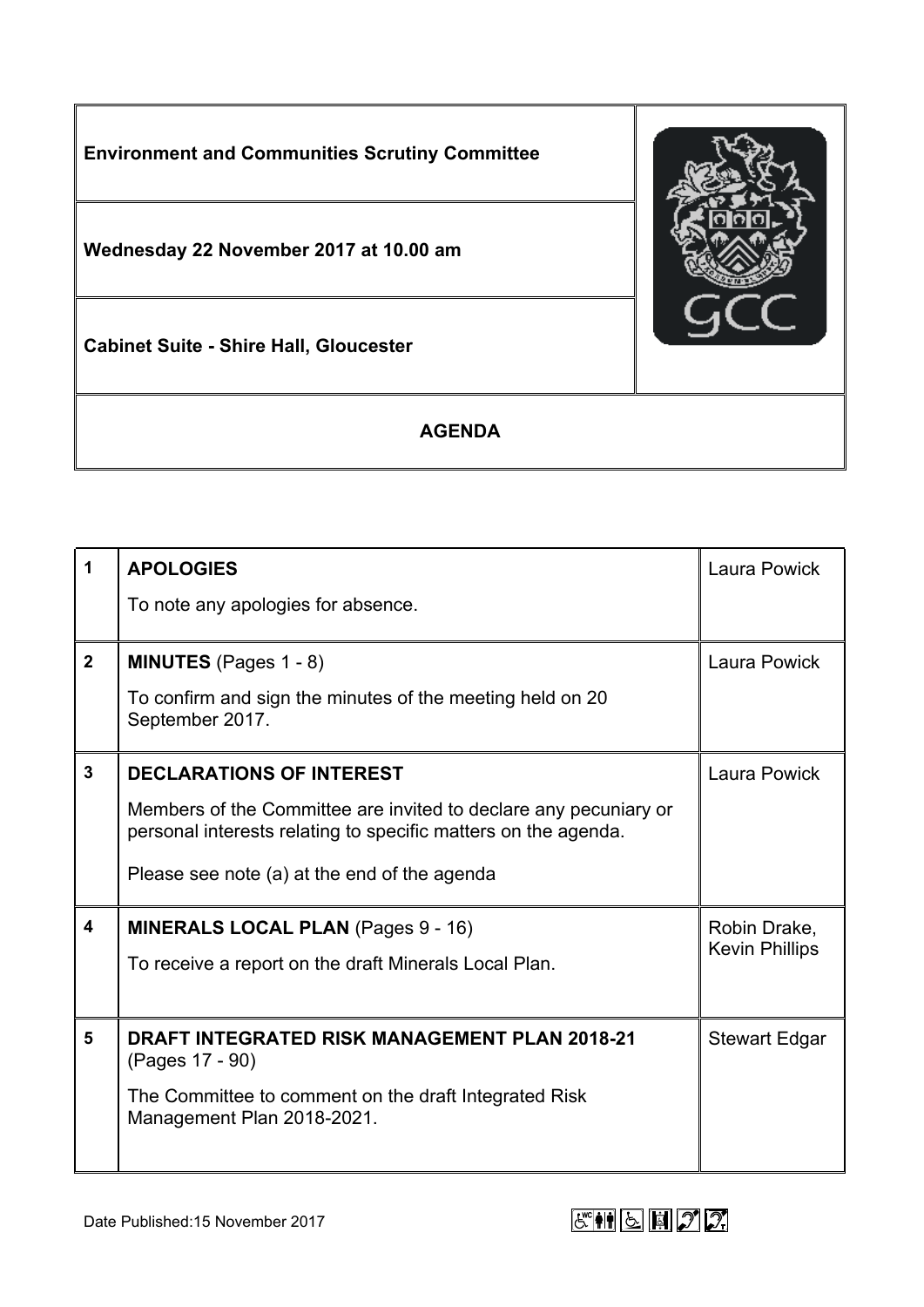| 6              | <b>LOCAL FLOOD RISK MANAGEMENT STRATEGY - ANNUAL</b><br><b>PROGRESS AND IMPLEMENTATION PLAN 2017/18 (Pages 91 -</b><br>116)<br>The Committee to comment on the report.                                                                                                             | David Parish            |
|----------------|------------------------------------------------------------------------------------------------------------------------------------------------------------------------------------------------------------------------------------------------------------------------------------|-------------------------|
| $\overline{7}$ | <b>CHIEF FIRE OFFICER REPORT (Pages 117 - 118)</b><br>The Committee to note a report from the Chief Fire Officer, detailing<br>information on the portfolio of services provided by the<br>Gloucestershire Fire and Rescue Service on behalf of<br>Gloucestershire County Council. | <b>Stewart Edgar</b>    |
| 8              | <b>COMMISSIONING DIRECTORS REPORT (Pages 119 - 152)</b><br>Nigel Riglar, Commissioning Director: Communities and<br>Infrastructure to update the Committee on current issues.                                                                                                      | Nigel Riglar            |
| 9              | <b>WORK PLAN</b> (Pages 153 - 156)<br>To review the committee work plan and suggest items for<br>consideration at future meetings. (Work plan attached).                                                                                                                           | <b>CIIr Robert Bird</b> |
| 10             | <b>FUTURE MEETINGS</b><br>17 January 2018<br>7 March 2018<br>9 May 2018<br>11 July 2018<br>19 September 2018<br>7 November 2018                                                                                                                                                    | <b>Laura Powick</b>     |

**Membership –** *Cllr Robert Bird (Chairman), Cllr Dr John Cordwell, Cllr Kevin Cromwell, Cllr Jeremy Hilton, Cllr Patrick Molyneux, Cllr Sajid Patel, Cllr Keith Rippington, Cllr Stephen Hirst and Cllr Rachel Smith*

- **(a) DECLARATIONS OF INTEREST** Members requiring advice or clarification about whether to make a declaration of interest are invited to contact the Monitoring Officer, Jane Burns 201452 328472 /fax: 425149/ e-mail: [Jane.Burns@gloucestershire.gov.uk\)](mailto:Jane.Burns@gloucestershire.gov.uk) prior to the start of the meeting.
- **(b) INSPECTION OF PAPERS AND GENERAL QUERIES** If you wish to inspect minutes or reports relating to any item on this agenda or have any other general queries about the meeting, please contact: Laura Powick, Democratic Services Adviser :01452 324205/fax: 425850/e-mail: [laura.powick@gloucestershire.gov.uk](mailto:laura.powick@gloucestershire.gov.uk)

## **(c) GENERAL ARRANGEMENTS**

- 1 Members are required to sign the attendance list.<br>2 Please note that substitution arrangements are in
- 2 Please note that substitution arrangements are in place for Scrutiny (see page 81 of the Constitution).
- **(d)** Please note that photography, filming and audio recording of Council meetings is